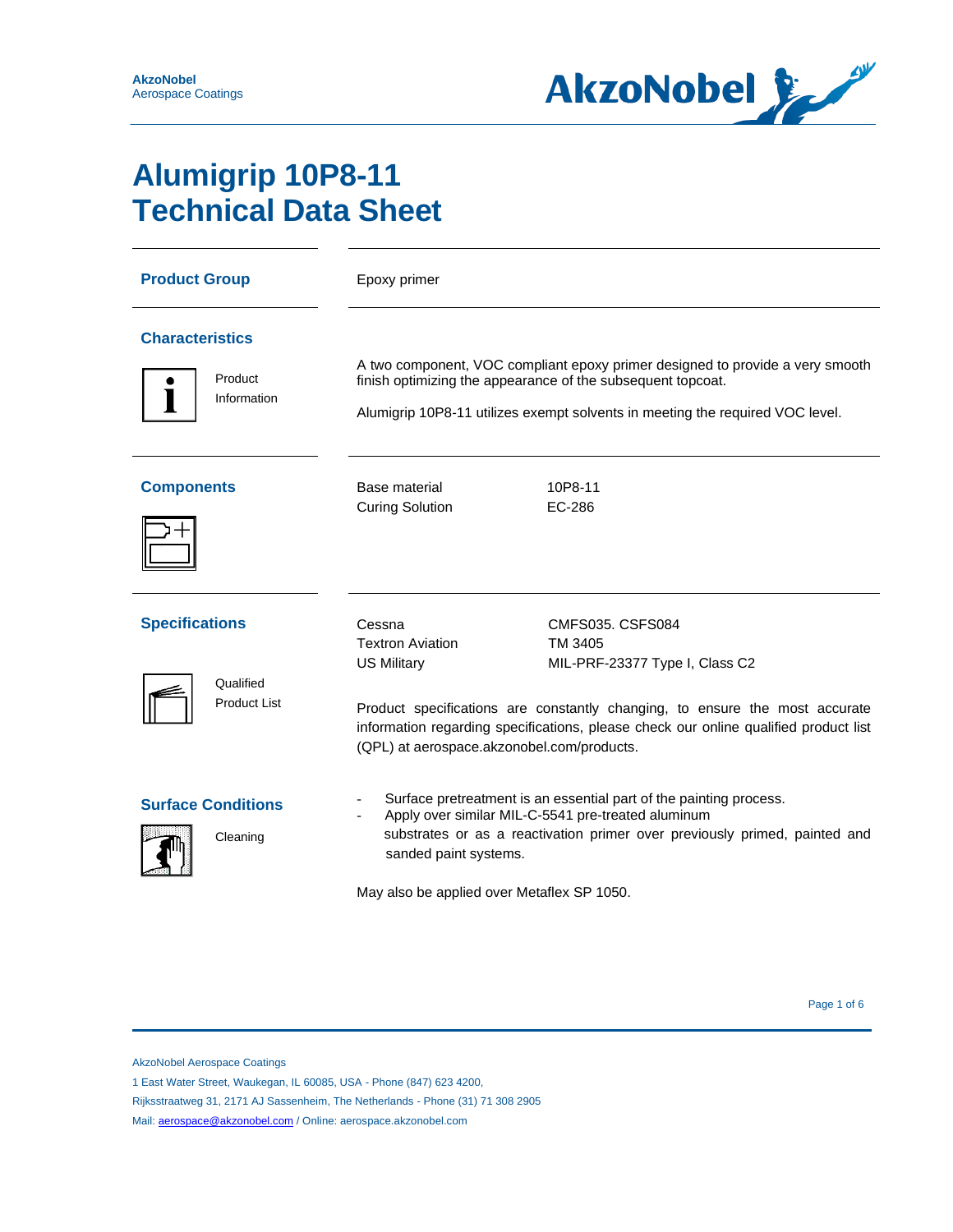

| <b>Instruction for Use</b> |                                                     |                                                                 |                                                                                                                                                                    |  |  |  |
|----------------------------|-----------------------------------------------------|-----------------------------------------------------------------|--------------------------------------------------------------------------------------------------------------------------------------------------------------------|--|--|--|
|                            | Mixing Ratio<br>(volume)                            | 10P8-11<br>EC-286                                               | 1 part<br>1 part                                                                                                                                                   |  |  |  |
|                            |                                                     | solution.<br>Stir the catalyzed mixture thoroughly.             | Stir or Shake until all pigment is uniformly dispersed before adding curing                                                                                        |  |  |  |
|                            | <b>Induction Time</b>                               | Not Applicable.                                                 |                                                                                                                                                                    |  |  |  |
|                            | Note                                                | conventional spray equipment with pressure pot or siphon cup.   | For use with plural component equipment. Product can also be sprayed with                                                                                          |  |  |  |
|                            | <b>Initial Spraying</b><br>Viscosity<br>(23°C/73°F) | 32-45 seconds ISO-Cup 4<br>17-23 seconds Zahn- Signature Cup #2 |                                                                                                                                                                    |  |  |  |
|                            | Note                                                | documentation available on request.                             | Viscosity measurements are provided as guidelines only and are not to be used as<br>quality control parameters. Certified information is provided by certification |  |  |  |
|                            | Pot life<br>(23°C/73°F)                             | 4 hours                                                         |                                                                                                                                                                    |  |  |  |
| μm                         | Dry Film<br><b>Thickness</b><br>(DFT)               | 15-23 µm<br>0.6-0.9 mils                                        |                                                                                                                                                                    |  |  |  |

Page 2 of 6

AkzoNobel Aerospace Coatings

1 East Water Street, Waukegan, IL 60085, USA - Phone (847) 623 4200,

Rijksstraatweg 31, 2171 AJ Sassenheim, The Netherlands - Phone (31) 71 308 2905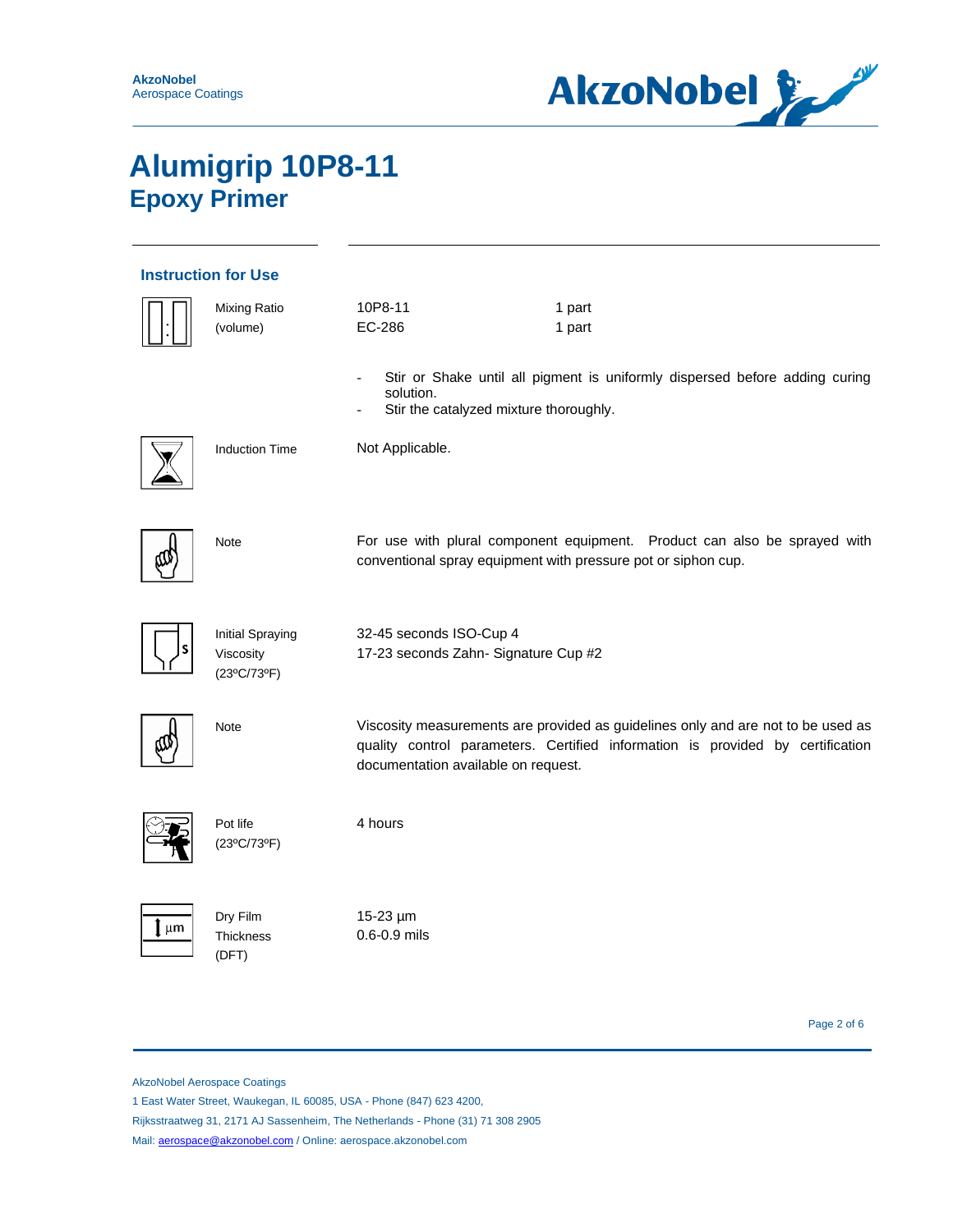

### **Application Recommendations**



|        | Conditions | Temperature:              | $15-35$ °C       |
|--------|------------|---------------------------|------------------|
| ぶ      |            |                           | $59-95^{\circ}F$ |
| $\sim$ |            | <b>Relative Humidity:</b> | 35-75%           |

.



Note Alumigrip 10P8-11 may be applied in conditions outside the limits shown above. Care must be exercised to ensure a satisfactory result. Please contact your local AkzoNobel Aerospace Coatings representative to determine the appropriate application techniques when environmental conditions fall outside of the recommended range.



| Equipment | Spray gun type           | Nozzle orifice                    | Product flow     | Dynamic air<br>pressure at gun-<br>inlet*                                  |
|-----------|--------------------------|-----------------------------------|------------------|----------------------------------------------------------------------------|
|           | Conventional             | Gravity Feed:<br>1.2mm-1.4mm      | 350-475ml/min    | Use enough<br>Air<br>Pressure.<br>$<$ /=100psi<br>- (7<br>or               |
|           |                          | Pressure Feed:<br>1.2mm-1.4 mm    |                  | bar)                                                                       |
|           | HVLP/ next<br>generation | Gravity Feed:<br>1.2mm-1.4mm,     | 240ml -350ml/min | maximize<br>and<br>ensure uniform fan<br>pattern,<br>not to                |
|           |                          | Pressure<br>Feed:<br>1.2mm -1.5mm |                  | exceed regulatory<br>guideline<br>for air<br>the<br>at<br>pressure<br>cap. |

AkzoNobel Aerospace Coatings

1 East Water Street, Waukegan, IL 60085, USA - Phone (847) 623 4200,

Rijksstraatweg 31, 2171 AJ Sassenheim, The Netherlands - Phone (31) 71 308 2905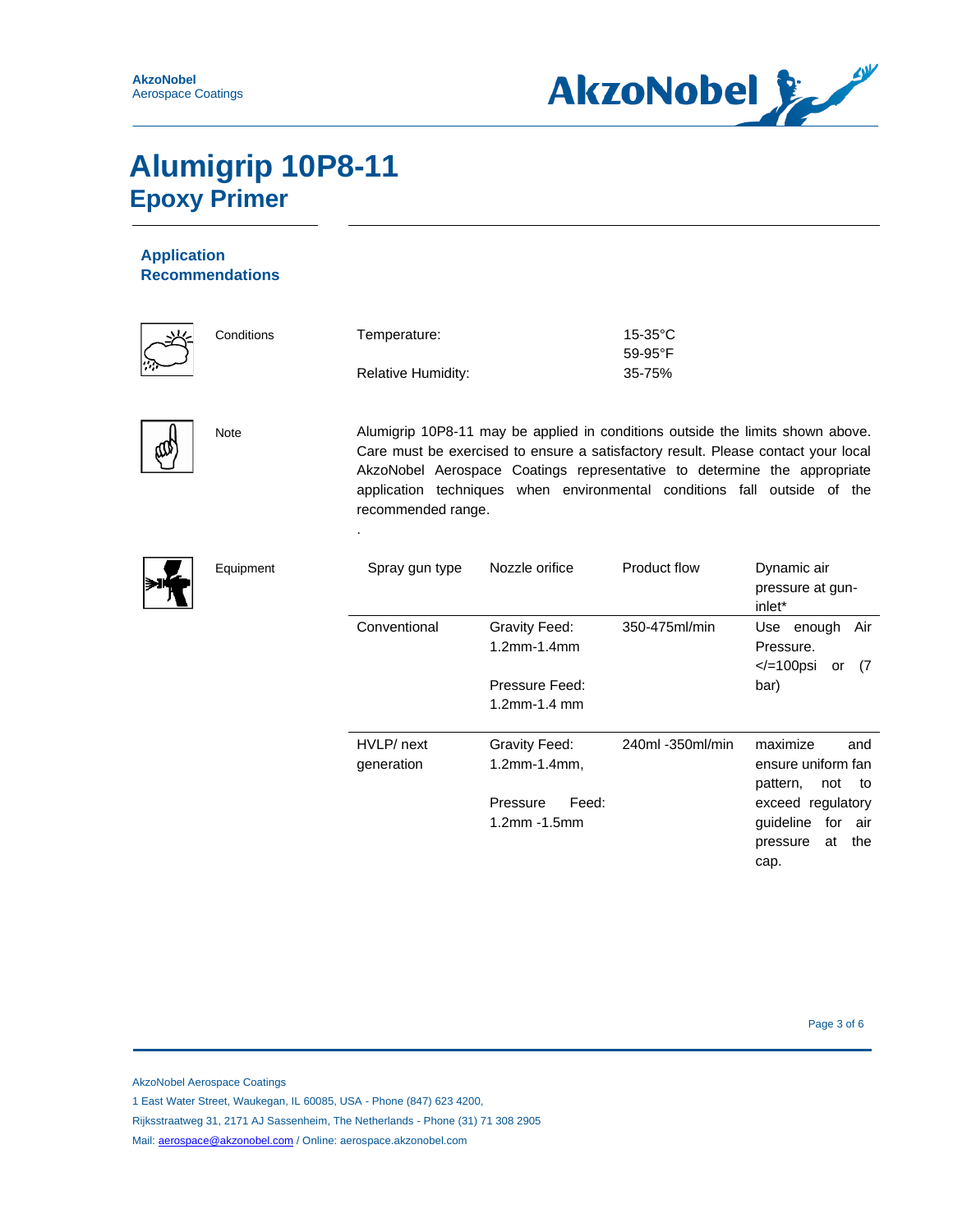

|                          | Air spray<br>electrostatic                     | 1.2mm & 1.5mm                                           | 1.2 <sub>mm</sub><br>tip: fluid<br>230-240<br>flow<br>ml/min         | 58-65 psi / 4-4.5<br>bar                                                                                               |
|--------------------------|------------------------------------------------|---------------------------------------------------------|----------------------------------------------------------------------|------------------------------------------------------------------------------------------------------------------------|
|                          |                                                |                                                         | 1.5 <sub>mm</sub><br>tip-fluid<br>flow rate up to 300-<br>360 ml/min |                                                                                                                        |
|                          | High pressure Air<br>Assisted<br>electrostatic | angle $0.09 - 0.13$ 260 - 300ml/min<br>inch/60°         |                                                                      | <b>Fluid</b><br>pressure:<br>75-90 psi / bar 0.9-<br>1.3 psi<br>Air pressure at<br>gun inlet: 58-65<br>psi / 4-4.5 bar |
| Number of<br>Coats       |                                                | Apply 1 full wet coat to reach required film thickness. |                                                                      |                                                                                                                        |
| Cleaning of<br>Equipment | Use MEK, MPK or similar.                       |                                                         |                                                                      |                                                                                                                        |

### **Physical Properties**

| <b>Drying Times</b><br>(23°C/73°F) | Dry to topcoat | 2 hours                                                                                                                                                                                                      |
|------------------------------------|----------------|--------------------------------------------------------------------------------------------------------------------------------------------------------------------------------------------------------------|
|                                    | Full cure      | 7 days air dry                                                                                                                                                                                               |
|                                    | Ambient cure   | Ambient cure Set to touch in 30 minutes (77°F/25°C @ 50%<br>RH)                                                                                                                                              |
|                                    |                | Accelerated cure, option 1: Accelerated cure flashing 20<br>minutes at RT followed by 6 minutes at 180°-220°F / 82°-<br>105°C will result in a dry-to-handle, dry-to topcoat, or dry-<br>to-stack condition. |

Page 4 of 6

AkzoNobel Aerospace Coatings

1 East Water Street, Waukegan, IL 60085, USA - Phone (847) 623 4200,

Rijksstraatweg 31, 2171 AJ Sassenheim, The Netherlands - Phone (31) 71 308 2905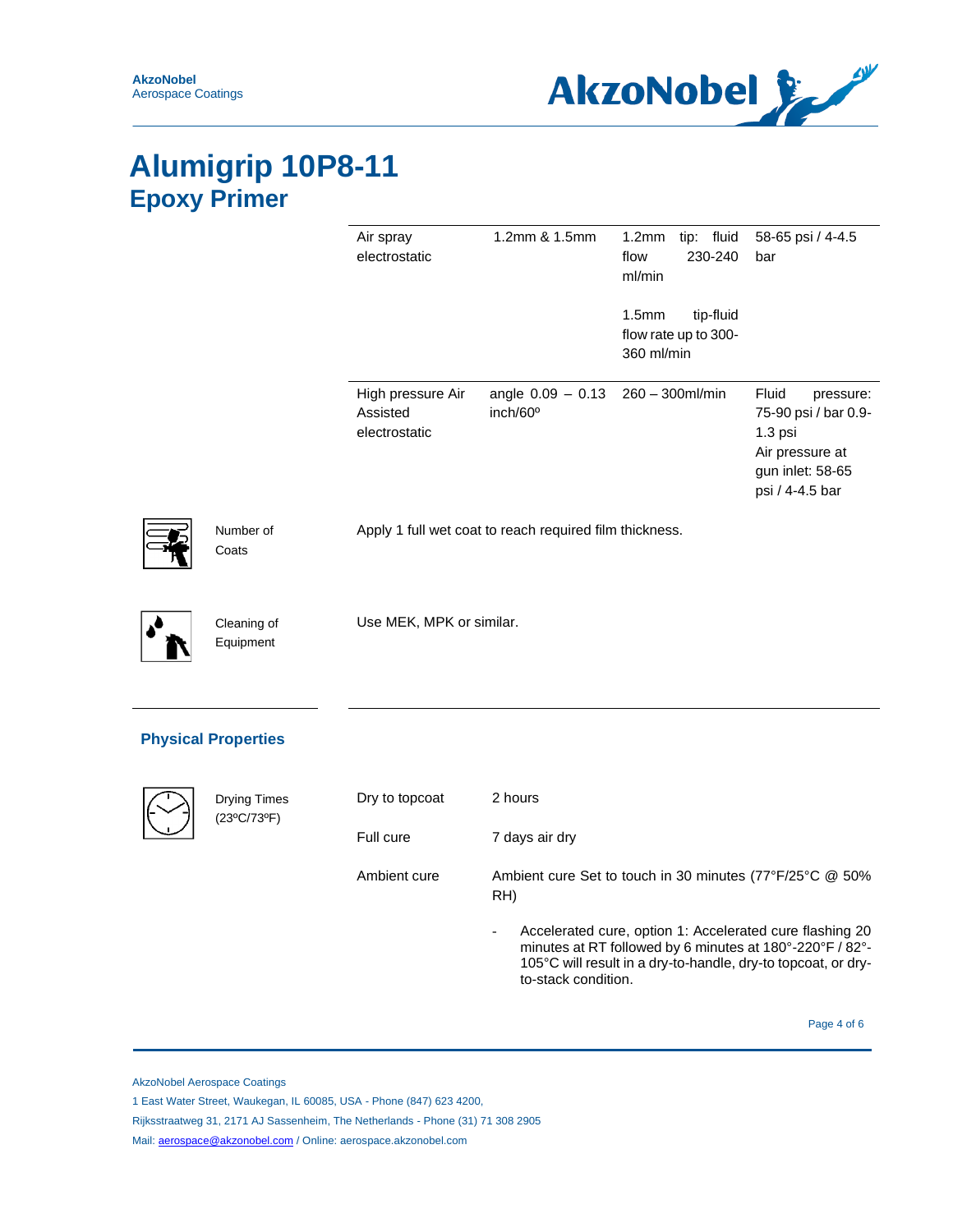

Accelerated cure, option 2: Accelerated cure flashing 20 minutes at RT followed by 30 minutes at 120°F/49°C will result in a dry-to-handle, dry-to topcoat, or dry-to-stack condition.

|     | Theoretical<br>Coverage       |                                                        | 21.5 m <sup>2</sup> per liter ready to apply at 15 µm dry film thickness.<br>876 ft <sup>2</sup> per US gallon ready to apply at 0.6 mil dry film thickness.                                                                                                                                                      |  |
|-----|-------------------------------|--------------------------------------------------------|-------------------------------------------------------------------------------------------------------------------------------------------------------------------------------------------------------------------------------------------------------------------------------------------------------------------|--|
| µm  | Dry Film Weight               | 1.66 $g/m^2/\mu m$<br>0.00862 lbs/ft <sup>2</sup> /mil |                                                                                                                                                                                                                                                                                                                   |  |
| voc | Volatile Organic<br>Compounds | 825 g/L / 6.88 lbs/gal                                 | 340 g/L / 2.84 lbs/gal - excluding exempt solvents acc. to US EPA                                                                                                                                                                                                                                                 |  |
|     | Gloss (60°)                   | <6 GU                                                  |                                                                                                                                                                                                                                                                                                                   |  |
|     | Color                         | Reddish Green                                          |                                                                                                                                                                                                                                                                                                                   |  |
|     | Flash-point                   | 10P8-11<br>EC-286<br>TR-114                            | 27°C / 81°F<br>43°C / 109°F<br>$-17^{\circ}$ C / 1.4 $^{\circ}$ F                                                                                                                                                                                                                                                 |  |
|     | Storage                       |                                                        | Store the product dry and at a temperature between 5 and 38°C / 41 and 100°F per<br>AkzoNobel Aerospace Coatings specification. Store in the original unopened<br>containers. Storage temperature may vary per OEM specification requirements.<br>Refer to container label for specific storage life information. |  |

Page 5 of 6

AkzoNobel Aerospace Coatings

1 East Water Street, Waukegan, IL 60085, USA - Phone (847) 623 4200,

Rijksstraatweg 31, 2171 AJ Sassenheim, The Netherlands - Phone (31) 71 308 2905

Mail: [aerospace@akzonobel.com](mailto:aerospace@akzonobel.com) / Online: aerospace.akzonobel.com